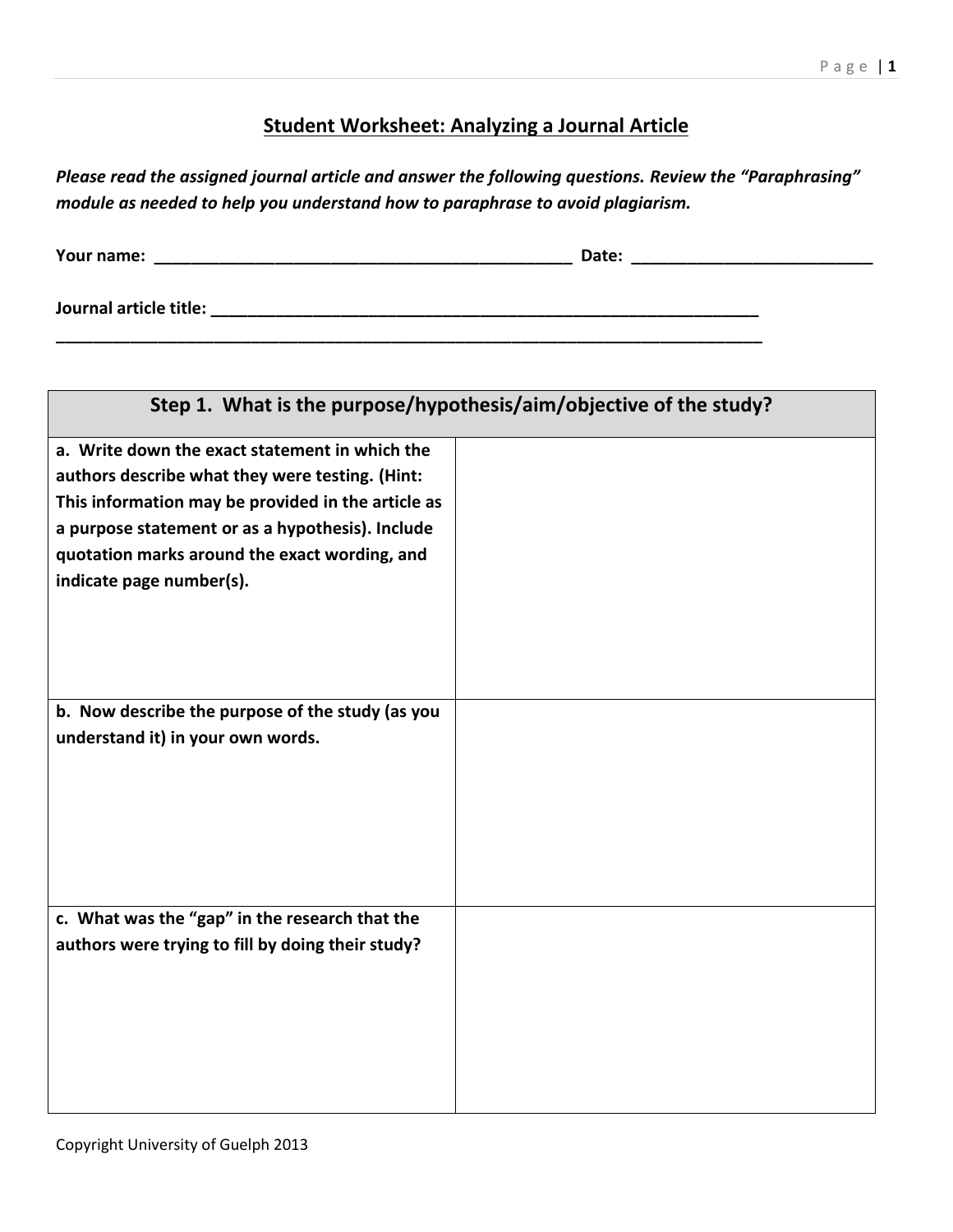|                                                    | Step 2. What is/are the major finding(s) of the study? |  |
|----------------------------------------------------|--------------------------------------------------------|--|
| a. Make some notes about the authors' major        |                                                        |  |
| conclusions or findings as written in the article. |                                                        |  |
| Include quotation marks whenever you use their     |                                                        |  |
| exact wording, and indicate page number(s).        |                                                        |  |
|                                                    |                                                        |  |
|                                                    |                                                        |  |
|                                                    |                                                        |  |
| b. Now write those conclusions (as you             |                                                        |  |
| understand them) in your own words.                |                                                        |  |
|                                                    |                                                        |  |
|                                                    |                                                        |  |
|                                                    |                                                        |  |
|                                                    |                                                        |  |
| Step 3. How did the authors test their hypothesis? |                                                        |  |
| a. Briefly summarize the main steps or             |                                                        |  |
| measurements that the authors used in their        |                                                        |  |
| methods. Try to explain in your own words as       |                                                        |  |
| much as possible.                                  |                                                        |  |
|                                                    |                                                        |  |
|                                                    |                                                        |  |
|                                                    |                                                        |  |
|                                                    |                                                        |  |
| b. Do the authors suggest any problems or          |                                                        |  |
| limitations with their methodology? Do you see     |                                                        |  |
| any problems or limitations with their             |                                                        |  |
| methodology?                                       |                                                        |  |
|                                                    |                                                        |  |
|                                                    |                                                        |  |
|                                                    |                                                        |  |
| c. How did the authors analyse their data? What    |                                                        |  |
| test/s did they use?                               |                                                        |  |
|                                                    |                                                        |  |
|                                                    |                                                        |  |
|                                                    |                                                        |  |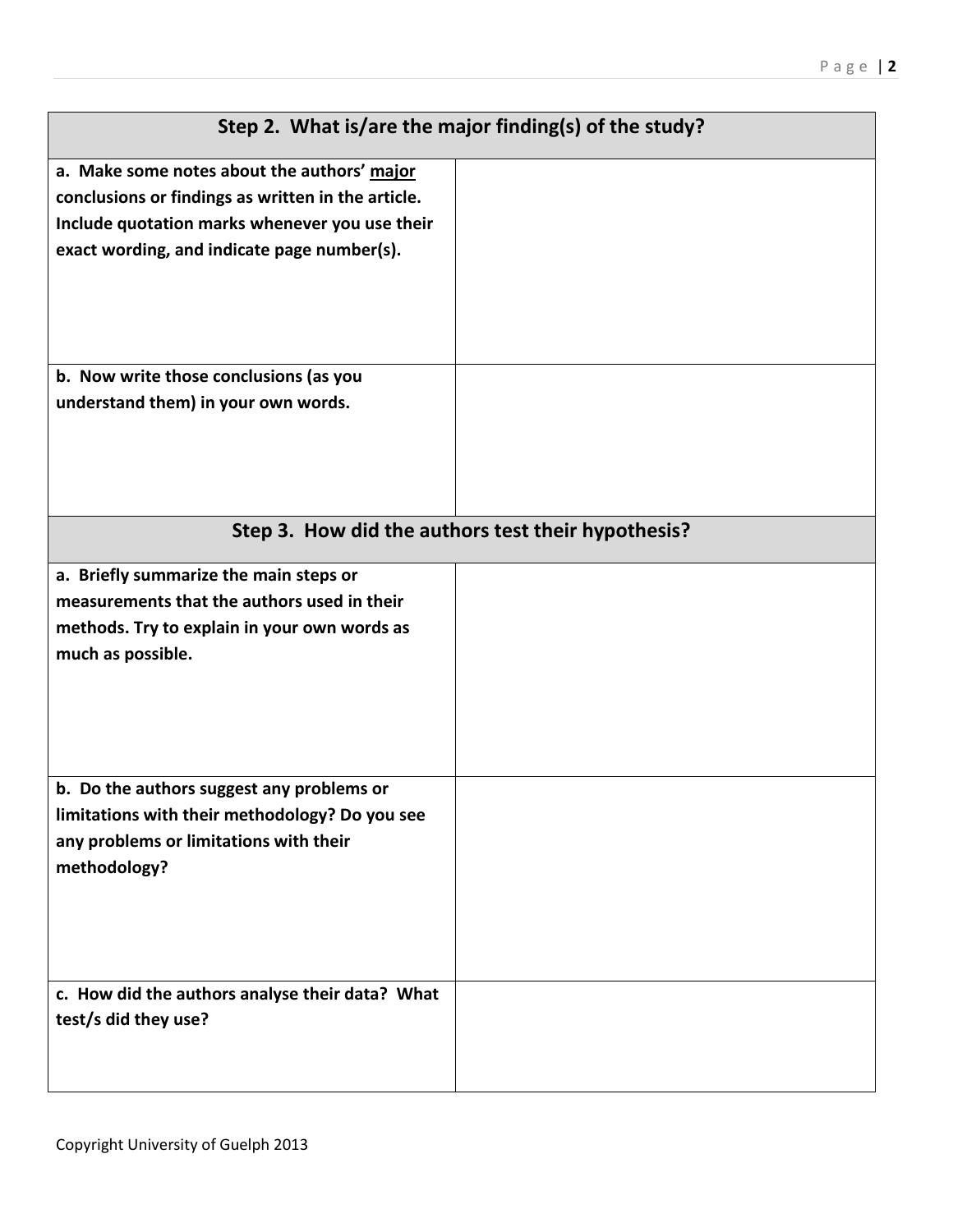| Step 4. How reliable are the results?                                                                                                                                              |  |  |
|------------------------------------------------------------------------------------------------------------------------------------------------------------------------------------|--|--|
| a. Do the authors suggest any problems with the<br>study that could lead to unreliable results?                                                                                    |  |  |
|                                                                                                                                                                                    |  |  |
| Step 5. Based on your analysis, are the claims<br>made in this journal article accurate?                                                                                           |  |  |
|                                                                                                                                                                                    |  |  |
| a. Do the conclusions made (about the results) by<br>the author make sense to you? Are the<br>conclusions too broad or too narrow based on<br>what was actually done in the study? |  |  |
| b. Based on the accuracy of the methodology and<br>the reliability of the results as described in Steps 3<br>and 4, do you think the conclusions can be<br>believed?               |  |  |